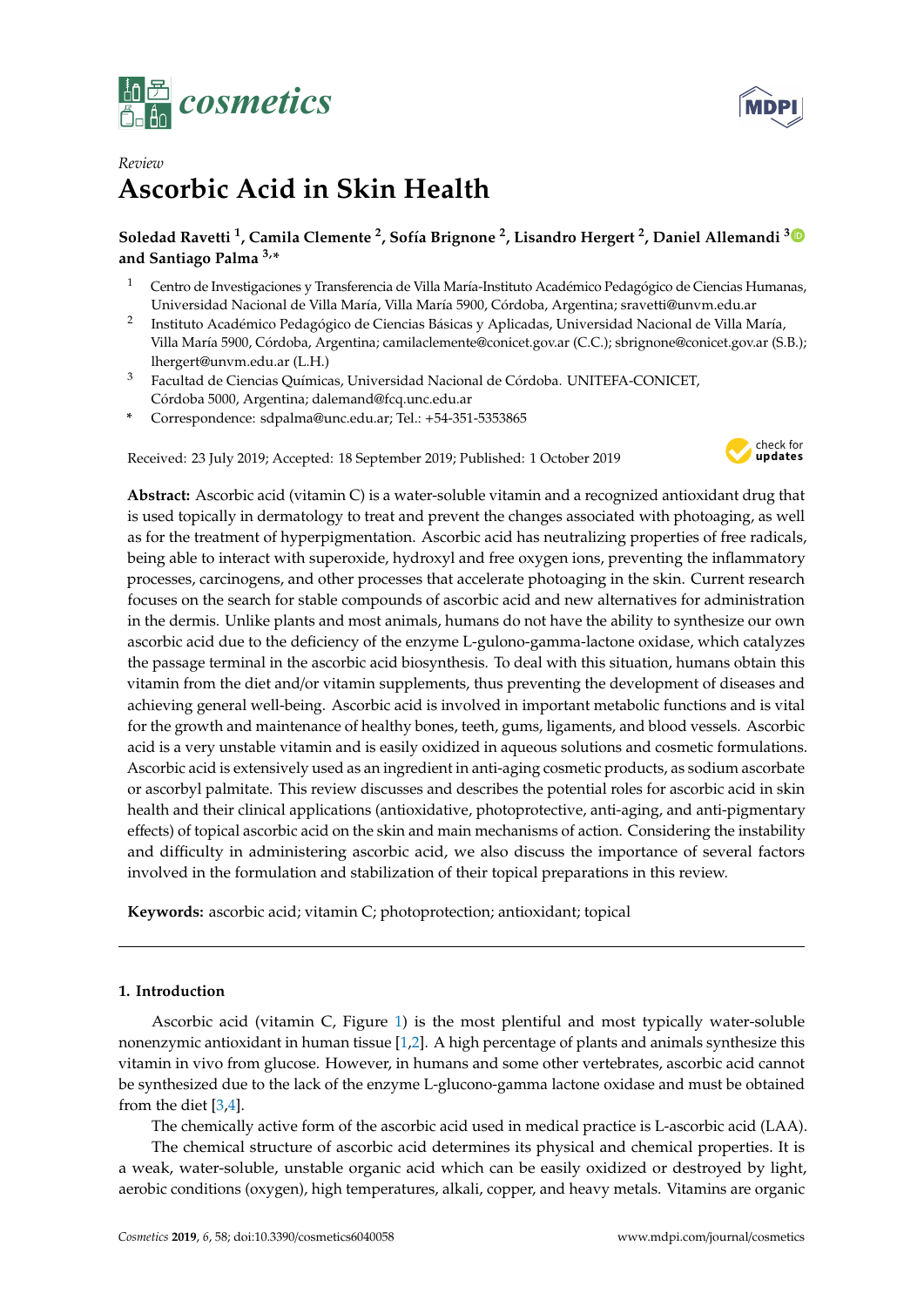substances that maintain metabolic functioning and are highly sensitive to different physical and chemical agents. From the study of the chemical structure of ascorbic acid, we can determine some of its physicochemical properties, which is a weak organic acid, water-soluble and easily degraded by changes in temperature, exposure to sunlight, and oxygen concentration  $[5,6]$  $[5,6]$ .

The absorption of ascorbic acid in the intestine is limited by an active transport mechanism. Therefore, a finite amount of the drug is absorbed despite the high oral dose [\[3](#page-5-2)[,7\]](#page-5-6). The bioavailability of ascorbic acid in the skin is inadequate when administered orally. Consequently, oral route cannot of ascorbic acid in the skin is inadequate when administered orally. Consequently, oral route cannot actually provide a source of ascorbic acid to peripheral structures as skin. The only route that can actually provide a source of ascorbic acid to peripheral structures as skin. The only route that can provide an ascorbic acid source for skin is the topical or local routes, demonstrating that the usage of local application promotes the surgical healing and better tissue reconstruction. Consequently, local application promotes the surgical healing and better tissue reconstruction. Consequently, the the oral route of administration does not provide a source of ascorbic acid to structures such as the  $\,$ skin. Instead, topical or local routes can provide a source of ascorbic acid, demonstrating that local Instead, topical or local routes can provide a source of ascorbic acid, demonstrating that local application promotes surgical healing and better tissue reconstruction [\[1](#page-5-0)[,3](#page-5-2)[,7\]](#page-5-6). application promotes surgical healing and better tissue reconstruction. [1,3,7]. socorte acid in the skin is inadequate when administered orally. Consequently, oral route can



**Figure 1.** Chemical structure of ascorbic acid.

<span id="page-1-0"></span>**Figure 1.** Chemical structure of ascorbic acid. demonstrates this. The skin, a constantly changing dynamic organ, is composed of two main layers. First is the epidermis, which is the outermost, highly cellular layer that protects us against toxins, bacteria, and fluid loss. Second is the dermis, which is a deeper layer that ensures strength and elasticity and provide[s](#page-6-0) nutritional support to the epidermis [8,9]. This organ is vital for our health and well-being. In addition to acting as the body's first defensive line against bacteria and viruses, healthy skin maintains fluid balance and helps regulate body temperature. The main function of the skin is to act as a barrier against external agents, and its unique structure

Normal skin contains high concentrations of ascorbic acid, with levels comparable to other body tissues and well above plasma concentrations, suggesting an active accumulation of this compound. Ascorbic acid is transported to the cells from the blood vessels present in the dermal layer. There are only a few reports concerning ascorbic acid levels in the skin, and usually they are not concordant. only a few reports concerning as few reports concerning as concerning as concerning as concerning as concerning as These variations may be due to the difficulty in managing skin tissue, which is very resistant to the difficulty in managing skin tissue, which is very resistant to degradation and solubilization, but may also be due to the location of the skin sample and the age the donor. Because ascorbic acid is a natural antioxidant soluble in water, it has been used as an of the donor. Because ascorbic acid is a natural antioxidant soluble in water, it has been used as an ingredient in numerous cosmetic products to protect and rejuvenate the skin. Most of the ascorbic ingredient in numerous cosmetic products to protect and rejuvenate the skin. Most of the ascorbic acid in the skin appears to be located in the intracellular compartments, with concentrations likely to be in be in the millimolar range. Intracellular compartment was the site where the highest concentrations the millimolar range. Intracellular compartment was the site where the highest concentrations in the in the millimolar range have been measured [10–12]. The ascorbic acid content in mg per 100 g fresh millimolar range have been measured [\[10–](#page-6-2)[12\]](#page-6-3). The ascorbic acid content in mg per 100 g fresh weight in skeletal muscle is approximately 4, in the liver between 10 and 16 [\[11\]](#page-6-4), in the brain between 13 and 15 [12], in the dermis between 3 [and](#page-6-3) [13](#page-6-5) [12–14] and in the epidermis between 6 and [64 \[](#page-6-3)[12–](#page-6-5)14].

Furthermore, the skin collaborates in other functions such as antioxidant protection against UV-induced photodamage and collagen synthesis. All of the above serves as a basis to demonstrate the essentials of the use of topical ascorbic acid in dermatological practice.

## **2. Mechanism of Action 2. Mechanism of Action**

Ascorbic acid belongs to the group of enzymatic and non-enzymatic antioxidants that act by Ascorbic acid belongs to the group of enzymatic and non-enzymatic antioxidants that act by protecting the skin of the reactive oxygen species (ROS). Due to its high aqueous solubility, ascorbic protecting the skin of the reactive oxygen species (ROS). Due to its high aqueous solubility, ascorbic acid is available in the aqueous compartments of the cell. Then, after exposure to ultraviolet light, acid is available in the aqueous compartments of the cell. Then, after exposure to ultraviolet light, ROS are generated as superoxide ion, peroxide, and singlet oxygen. Ascorbic acid acts to protect the ROS are generated as superoxide ion, peroxide, and singlet oxygen. Ascorbic acid acts to protect the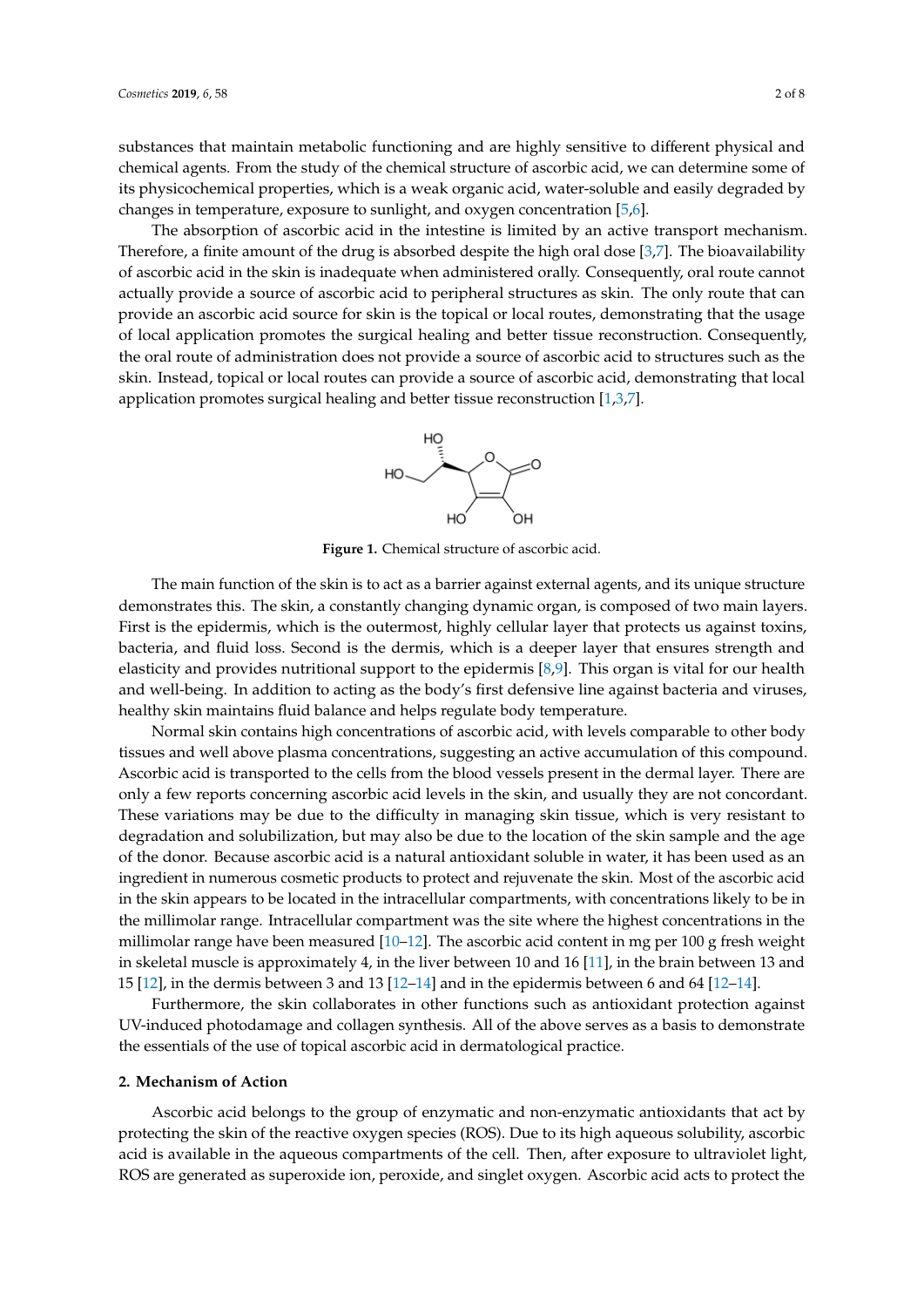skin from oxidative stress by the sequential donation of electrons to neutralize free radicals, since the oxidized forms of ascorbic acid are relatively unreactive.

Repeated exposure to UV light reduces the availability of ascorbic acid in the skin. Ascorbic acid is involved in synthesis, depigmentation and antioxidant activity in the skin.

As an antioxidant, ascorbic acid acts to protect the skin against reactive oxygen species (ROS) generated by exposure to sunlight. In biological systems, it reduces free radicals based on both oxygen and nitrogen, and therefore delays the aging process. Ascorbic acid in skin care formulations is often used in combination with another redox partner, vitamin E, to slow down its oxidative degradation [\[3–](#page-5-2)[5\]](#page-5-4). Currently, medicine recognizes that skin flaccidity and other signs of degenerative skin conditions, such as wrinkles and age spots, are mainly due to an oxyradical damage.

#### *2.1. Photographic Damage*/*Photoaging*/*Photoprotection*

UV radiation produces the generation of free radicals that damage ascorbic acid and can effectively interfere with the appearance of reactive species of oxygen induced by UV rays, reacting or suppressing superoxide anion, hydroxyl radical, and singlet oxygen [\[14–](#page-6-5)[17\]](#page-6-6). Dunham et al. demonstrated that increases in the amount of ascorbic acid in the diet can reduce UV-induced tumors [\[18\]](#page-6-7). Murray et al. treated the volar forearms of 10 volunteers with a 10% ascorbic acid solution, a concentration that allows the administration of pharmacological levels of ascorbic acid to the skin. After UVB irradiation, sites treated with topical ascorbic acid showed a significant reduction in the minimum dose of erythema and a less intense erythematous response than controls [\[19\]](#page-6-8). Darr et al. investigated the effects of topical ascorbic acid on porcine skin. An increase in ascorbic acid levels was observed in the skin by topical application. Furthermore, they found a marked decrease in ascorbic acid levels in the skin after UV exposure. In other studies, human sunburned cells decreased, and improvement occurred after three days of UVB exposure to sites treated with 10% topical ascorbic acid 15 to 30 minutes before exposure. UVA-mediated phototoxic response was decreased by following this topical ascorbic acid application regimen [\[20\]](#page-6-9).

Although ascorbic acid has no UV absorption spectra in the UVA (320 to 400 nm) or UVB (290 to 320 nm) range, topical ascorbic acid is able to exert photoprotection against UVR due to its antioxidant and anti-inflammatory properties.

#### *2.2. Wound Healing*

Ascorbic acid acts as a cofactor for several enzymes, such as lysyl hydroxylase and prolyl hydroxylase. It is a stabilizing collagen and is fundamental in wound healing. When ascorbic acid is deficient, fibroblasts produce unstable collagen, providing a weak framework for repair, which makes wound healing difficult.

Phillips and Pinnell showed that ascorbic acid counteracted the reduced proliferative capacity of in vivo fibroblasts in older people [\[21\]](#page-6-10). Finglas et al. reported lower plasma ascorbic acid concentrations in the elderly (64–74 years) compared to healthy adults (20–64 years) [\[22\]](#page-6-11). Ascorbic acid levels are usually low in older patients, which may contribute to slower and more difficult wound healing.

The role of ascorbic acid supplementation in wound healing remains controversial. Levenson and Demetriou found no evidence that wound healing is improved by ascorbic acid supplementation, although critically ill patients may benefit from supplements because their reserves are depleted [\[23\]](#page-6-12). When patients have low levels of ascorbic acid, it is usually observed to a slower and more difficult wound healing.

At present, the role of ascorbic acid supplementation in wound healing is still being discussed. In their studies, Levenson and Demetriou found no evidence that wound healing improves with ascorbic acid supplementation, although critically ill patients benefited from the supplements because their stores are depleted [\[23\]](#page-6-12).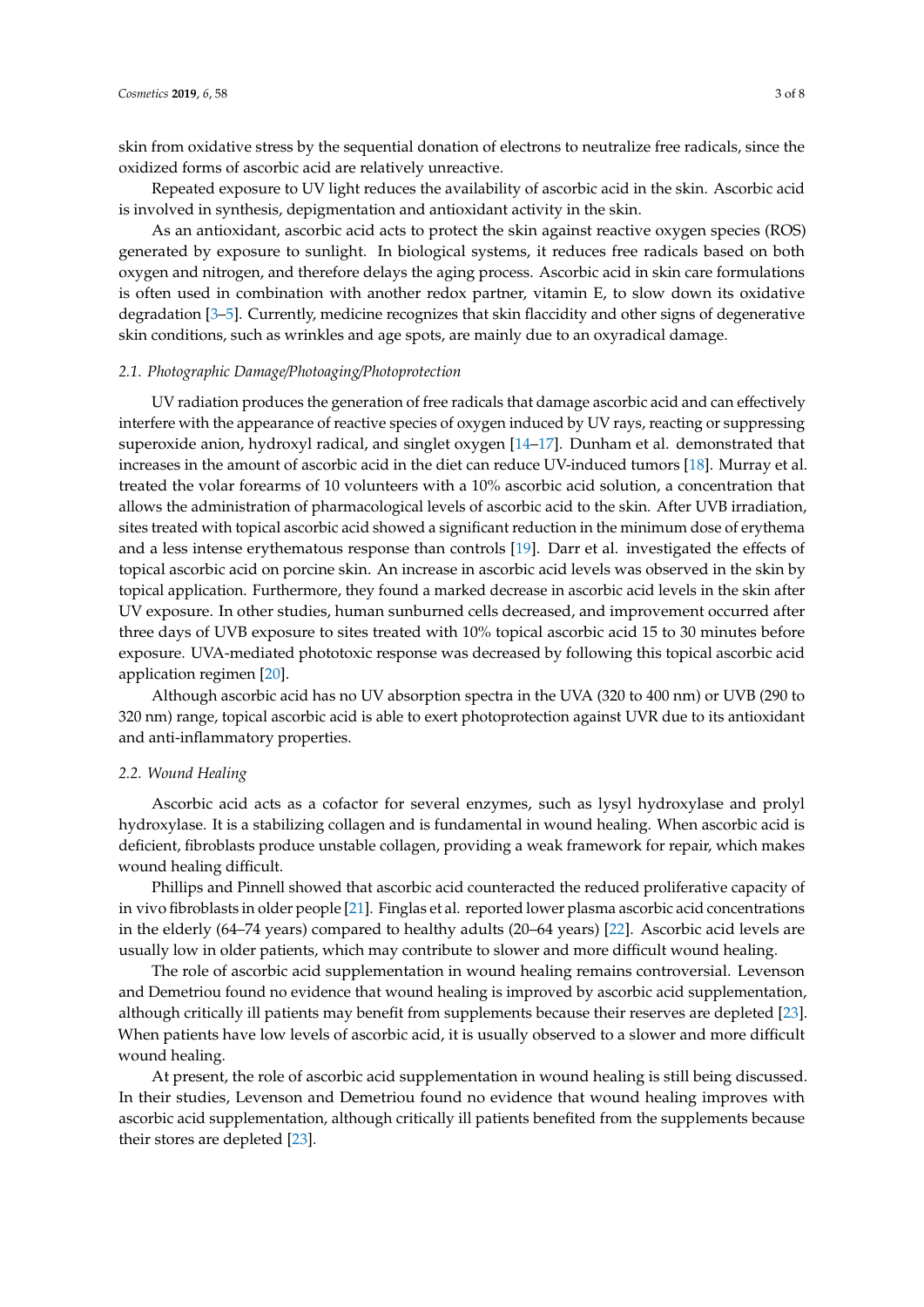#### *2.3. Anti-Pigmentary*

Ascorbic acid also plays a role as anti-pigmentary agent. It interacts with copper ions at the active site of the tyrosinase enzyme thereby inhibiting the action of the enzyme. Tyrosinase is the main enzyme responsible for converting tyrosine into melanin, thereby decreasing melanin formation [\[24\]](#page-6-13). A clinical study examining the effect of a topical formulation containing 25% ascorbic acid and a chemical penetration enhancer reported a significant decrease in pigmentation caused by melasma after 16 weeks [\[25\]](#page-6-14).

#### **3. Topical Formulations of Ascorbic Acid**

The optimal concentration of ascorbic acid depends on its formulation. In most cases, for a product to be biologically important, it needs to have an ascorbic acid concentration greater than eight percent [\[26\]](#page-6-15). Studies have shown that a concentration greater than 20 percent does not increase its biological importance and, conversely, may cause some irritation [\[27\]](#page-6-16).

The optimal concentration of ascorbic acid depends on its formulation. For a product containing ascorbic acid to have the desired effect, it must have an ascorbic acid concentration greater than eight percent [\[26\]](#page-6-15). Studies have shown that a concentration greater than 20 percent does not increase its activity, but may cause some irritation [\[26\]](#page-6-15).

Ascorbic acid is present in many cosmetic formulations. It can be used alone or in combination with other active ingredients. The first ascorbic acid products contained only the active form of ascorbic acid. These formulations often turned yellow due to the formation of dehydroascorbic acid, an oxidant byproduct of ascorbic acid which formed after to an exposition to air.

Because L-ascorbic acid is a hydrophilic, unstable and charged molecule, its penetration into the skin is poor due to the hydrophobic nature of the horny layer. For optimal penetration of the epidermal barrier, aqueous formulations of ascorbic acid must be at a pH which is below the pKa (4.2) of ascorbic acid itself. There is a product of L-ascorbic acid currently available to which ferulic acid was added, thus allowing the stabilization of the molecule as a reduction to a pH lower than 3.5.

High pH or temperature, the presence of dissolved oxygen, and catalytic amounts of metal ions are other factors that increase the rate of degradation of ascorbic acid [\[27,](#page-6-16)[28\]](#page-6-17).

Some strategies can be considered to solve the issue, such as encapsulation, low pH, oxygen-impermeable packaging, and the inclusion of electrolytes and other antioxidants [\[29](#page-6-18)[–31\]](#page-6-19).

For the instability of LAA, the cosmetic industry turned to more stable and easier to formulate derivatives such as ascorbyl 6-palmitate, tetra-isopalmitoyl ascorbate, magnesium ascorbyl phosphate, sodium ascorbyl phosphate, ascorbyl 2-glucoside, ascorbyl 2-phosphate-6-palmitate, and 3-O-ethyl ascorbate.

Within the group of non-saline derivatives of ascorbic acid are ascorbyl 6-palmitate, ascorbyl-2-glucoside, and tetra-isopalmitoyl ascorbate, which, to a greater or lesser extent, demonstrate superior stability and greater ease of formulation. Ascorbyl 2-glucoside is one of the most important L-ascorbic acid derivatives because of its resistance to reduction and oxidation. It is also easily degraded by a-glucosidase to release L-ascorbic acid and glucose.

The synthetic ester of ascorbic acid, the ascorbyl 6-palmitate, is a compound stable in cosmetic formulas at neutral pH. As a result of the hydrolysis of ascorbyl palmitate, ascorbic acid and palmitic acid are obtained. It was observed that burns caused by UV radiation in patients who applied ascorbyl palmitate obtained a reduced redness by 50%, suggesting that the derivative acts as an antioxidant and anti-inflammatory agent [\[32\]](#page-7-0).

Ascorbyl 2-phosphates are usually formulated as their sodium and magnesium salts. These are stable in solution at pH 7.0 and their effectiveness depends upon their conversion in vivo to ascorbic acid.

Magnesium-L-ascorbyl-2-phosphate, the most stable and preferred ascorbyl ester, generates protection against UVB radiation induced by lipid peroxidation in hairless mice. In vitro studies show evidence that magnesium ascorbyl phosphate penetrates the epidermis and forms ascorbic acid through the dephosphorylation of the cell membrane [\[33,](#page-7-1)[34\]](#page-7-2). Kameyama et al. demonstrated a clinical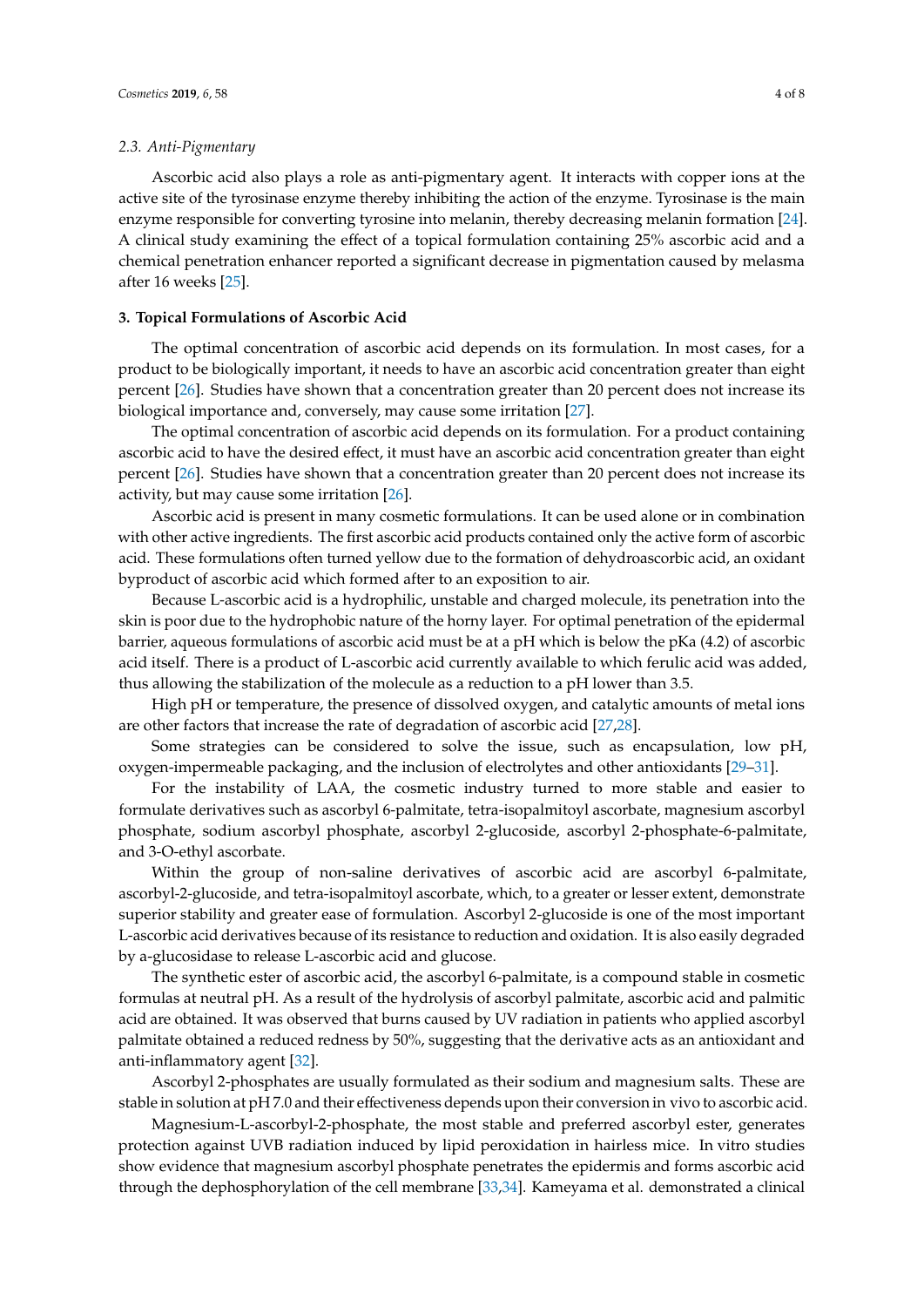improvement in an in vivo study in melasma and senile freckles when a 10% topical formulation of ascorbyl phosphate and magnesium was applied [\[35\]](#page-7-3). It is also a free radical scavenger that is photoprotective and increases collagen production under laboratory test conditions. Besides being a free radical scavenger, it is a photoprotective agent that allows to increase the levels of collagen production in laboratory assays.

Ascorbyl 2-phosphate 6-palmitate can penetrate through the skin and can be converted to ascorbic acid after delivery, showing skin absorption limited by topical application.

The lipophilicity of 3-O-ethyl ascorbate appears to be greater than for ascorbyl 2-glucoside. This is due to chain-breaking agents with markedly affinity for biomembranes [\[36](#page-7-4)[,37\]](#page-7-5). Due to these lipophilic and hydrophilic properties of the molecule, it is more easily absorbed through the skin than other ascorbic acid derivatives. It is used as skin-conditioning agent, but is also considered to have whitening and antioxidant properties, which are particularly interesting for anti-aging cosmetics.

#### **4. Safety**

Ascorbic acid is safe at high levels of usage for long periods of time, in part due to its solubility in water.

No adverse effects have been observed in any of the well-controlled studies reviewed that indicated daily intakes of more than 100 times the U.S. recommended daily amount of vitamin. Any excess consumption tends to excrete from the body in the urine [\[38\]](#page-7-6). This is the reason why concentrations of ascorbic acid and other water-soluble vitamins can rarely accumulate to toxic levels.

Some research suggests that ascorbic acid intake between 1000 mg and 1500 mg per day may impact the body negatively, such as by causing gastric pain, diarrhea, and flatulence. However, these effects have not been demonstrated in laboratory tests and the toxicity risks of ascorbic acid with high levels of use appear to be relatively small compared to the positive health benefits associated with the use of ascorbic acid.

Ascorbic acid and its derivatives, such as 3-O-ethyl ascorbate or tetra-isopalmitoyl ascorbate, are used as anti-aging cosmetic products. There are few cases reported in the literature regarding contact dermatitis caused by ascorbic acid derivatives in cosmetic topical formulations. Belhadjali et al. reported a case of allergic contact dermatitis caused by ascorbic acid used in an anti-aging topical formulation while the oral ascorbic acid formulation was well tolerated [\[39\]](#page-7-7). Allergic contact dermatitis caused by ascorbyl tetraisopalmitate in topical formulations used to treat atopic dermatitis and in an anti-aging lotion has also been reported [\[40,](#page-7-8)[41\]](#page-7-9). Allergic contact dermatitis related to 3-O-ethyl ascorbate in cosmetics has already been described in three previous cases in skin-whitening and skin-lightening cosmetics [\[42](#page-7-10)[–44\]](#page-7-11).

#### **5. Future Developments**

Due to the inherent hydrophilicity of ascorbic acid, there is great interest in finding effective transepidermal delivery methods for the stable active compound. If antioxidants could be administered at high concentration through the stratum corneum barrier, then a dermal reservoir of protective antioxidant could be increased, resulting in an improved photoprotection. The use of stable lipophilic esterified derivatives of ascorbic acid is being studied with this objective [\[3\]](#page-5-2). At the same time, different studies are being carried out to investigate multilayered microspheres, nanoparticles, and microemulsions for graduated topical administration. Vitamin C and vitamin E have been tested in the same multilayer emulsions together. Electroporation and iontophoresis have also been used to improve the penetration of ascorbic acid through dermis [\[45](#page-7-12)[,46\]](#page-7-13). Ascorbic acid is a good preparation agent and a postoperative agent for the prevention of erythema after laser resurfacing. Smoking-related skin aging is another area in which the effectiveness of ascorbic acid is being explored, with smokers found to have low levels of ascorbic acid in the dermis, similar to those of UV-damaged skin. Another very useful application of ascorbic acid can be stretch marks, where a study has shown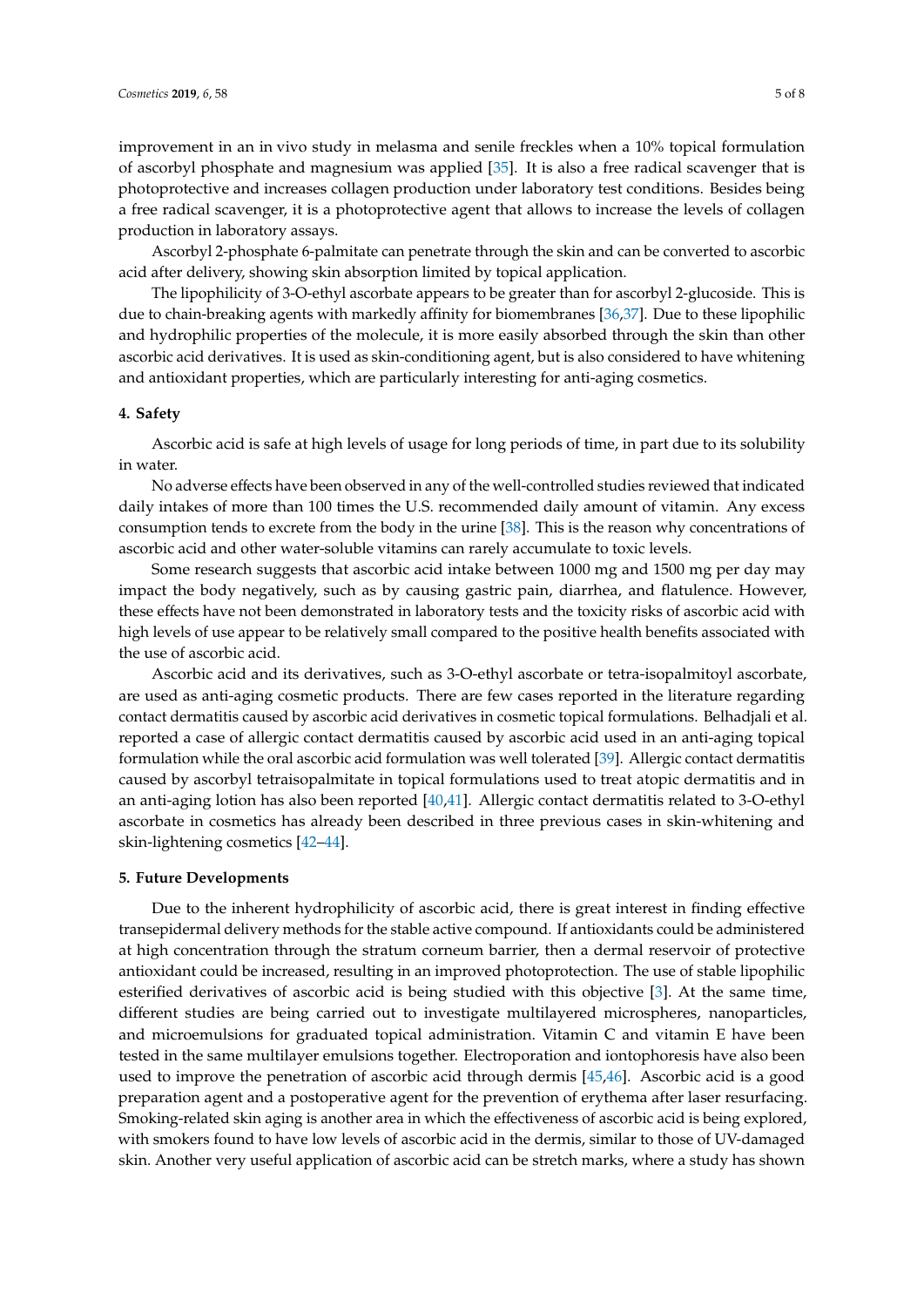that daily application of ascorbic acid combined with 20% glycolic acid for three months can significantly improve striae [\[47\]](#page-7-14).

#### **6. Conclusions**

The role of ascorbic acid to promote healthy skin has been under discussion since its discovery in the 1930s as a treatment for scurvy, a disease that is caused by deficiency of ascorbic acid. From there arises the fundamental role of this vitamin in skin health. The first function attributed to ascorbic acid was to cofactor collagen hydroxylases, but understanding the importance of this function for the maintenance of skin health throughout human life led to the hypothetical health benefit of ascorbic acid to skin health. In addition, the antioxidant activity of ascorbic acid made it a candidate for protection against UV irradiation. These recognized activities have driven most of the research on the role of ascorbic acid and skin health to date.

Ascorbic acid has many important biochemical functions. From numerous investigations on the role of ascorbic acid in skin health we can summarize the following:

- (1) Administration of ascorbic acid to the skin through topical application remains a challenge due to its instability and aqueous solubility. Although some human studies have suggested a beneficial effect with respect to UV protection, the most effective formulations contain vitamins C and E in addition to a distribution vehicle.
- (2) The intake of vegetables and fruits is beneficially related to good skin health. Although the active component of fruits and vegetables responsible for this benefit has not been identified since it is probably a multifactorial effect, it was demonstrated that the presence of ascorbic acid is closely related to the intake of these foods.
- (3) Although skin changes are difficult to follow (some research incorporates objective measurements of the depth of wrinkles), it has been shown that the signs of aging in human skin can be improved by ascorbic acid, and administering ascorbic acid to the skin markedly aids wound healing by minimizing the appearance of elevated scars.

Clinical studies on the efficacy of topical ascorbic acid formulations remain limited, and the challenge is to find the most stable and permeable formulation to achieve optimal results.

**Author Contributions:** All authors have contributed substantially to the reported work.

**Funding:** This research received no external funding.

**Acknowledgments:** Thanks are due to the National University of Córdoba, National University of Villa María and National Council of Scientific and Technical Research (CONICET).

**Conflicts of Interest:** The authors declare no conflict of interest.

### **References**

- <span id="page-5-0"></span>1. Traikovich, S.S. Use of Topical Ascorbic acid and its effects on Photo damaged skin topography. *Arch. Otorhinol. Head Neck Surg.* **1999**, *125*, 1091–1098. [\[CrossRef\]](http://dx.doi.org/10.1001/archotol.125.10.1091) [\[PubMed\]](http://www.ncbi.nlm.nih.gov/pubmed/10522500)
- <span id="page-5-1"></span>2. Colven, R.M.; Pinnell, S.R. Topical vitamin C in anging. *Clin. Dermatol.* **1996**, *14*, 227–234. [\[CrossRef\]](http://dx.doi.org/10.1016/0738-081X(95)00158-C)
- <span id="page-5-2"></span>3. Telang, P.S. Vitamin C in dermatology. *Indian Dermatol. Online J.* **2013**, *4*, 143–146. [\[CrossRef\]](http://dx.doi.org/10.4103/2229-5178.110593) [\[PubMed\]](http://www.ncbi.nlm.nih.gov/pubmed/23741676)
- <span id="page-5-3"></span>4. Al-Niaimi, F.; Chiang, N.Y.Z. Topical Vitamin C and the Skin: Mechanisms of Action and Clinical Applications. *J. Clin. Aesthet. Dermatol.* **2017**, *10*, 14–17.
- <span id="page-5-4"></span>5. Pielesz, A.; Biniaś, D.; Bobiński, R.; Sarna, E.; Paluch, J.; Waksmańska, W. The role of topically applied l-ascorbic acid in ex-vivo examination of burn-injured human skin. *Spectrochim. Acta A Mol. Biomol. Spectrosc.* **2017**, *185*, 279–285. [\[CrossRef\]](http://dx.doi.org/10.1016/j.saa.2017.05.055)
- <span id="page-5-5"></span>6. Janda, K.; Kasprzak, M.; Wolska, J. Vitamin C- structure, properties, occurrence and functions. *Pomeranian J. Life Sci.* **2015**, *61*, 419–425.
- <span id="page-5-6"></span>7. Talakoub, L.; Neuhaus, I.M.; Yu, S.S. Cosmeceuticals. In *Cosmetic Dermatology*; Alam, M., Gladstone, H.B., Tung, R.C., Eds.; Saunders Elsevier: New York, NY, USA, 2009; pp. 13–14.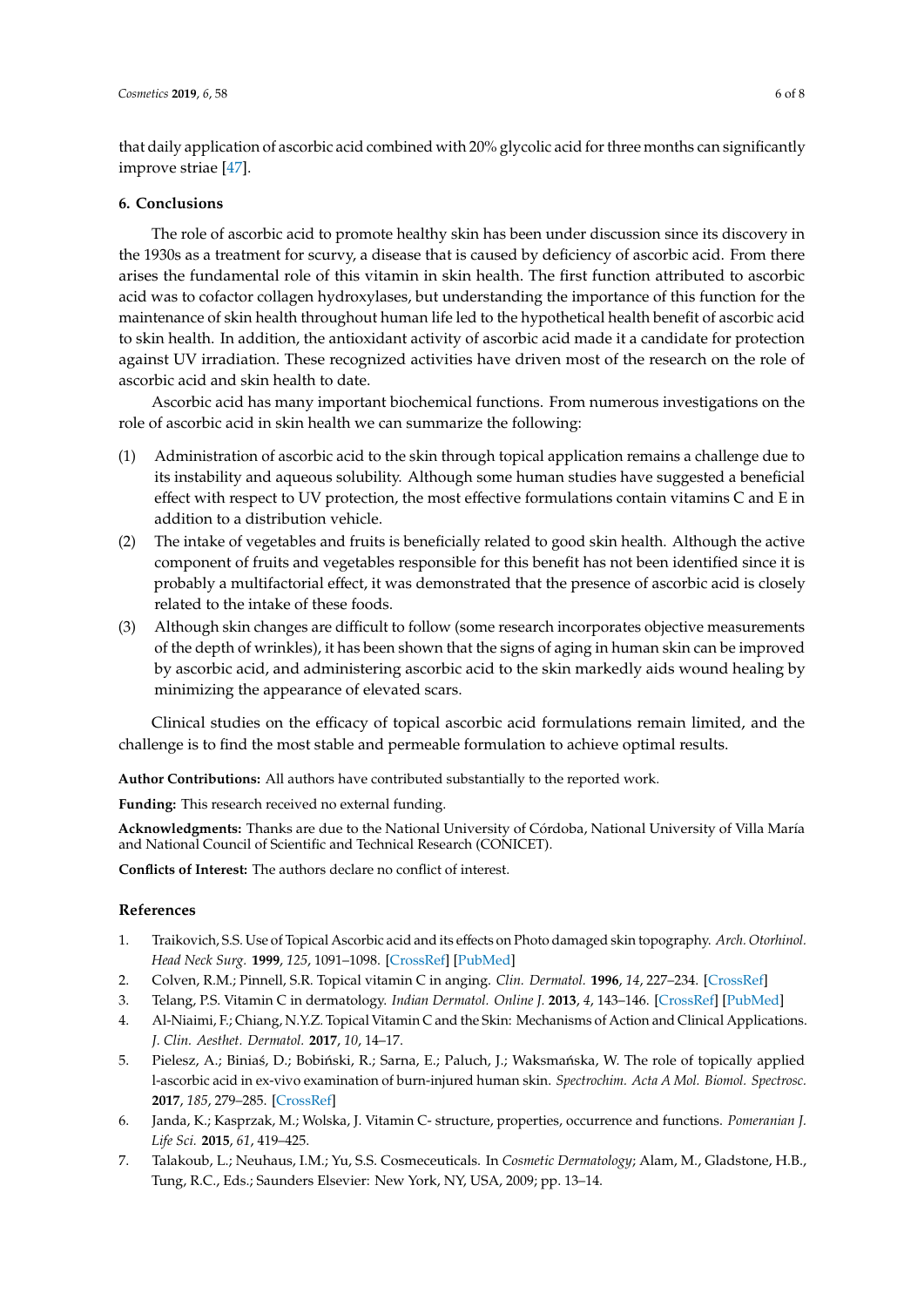- <span id="page-6-0"></span>8. Pullar, J.M.; Carr, A.C.; Vissers, M.C.M. The Roles of Vitamin C in Skin Health. *Nutrients* **2017**, *9*, 866.
- <span id="page-6-1"></span>9. Wickett, R.R.; Visscher, M.O. Structure and function of the epidermal barrier. *Am. J. Infect. Control.* **2006**, *34*, S98–S110. [\[CrossRef\]](http://dx.doi.org/10.1016/j.ajic.2006.05.295)
- <span id="page-6-2"></span>10. Shindo, Y.; Witt, E.; Han, D.; Epstein, W.; Packer, L. Enzymic and non-enzymic antioxidants in epidermis and dermis of human skin. *J. Investig. Dermatol.* **1994**, *102*, 122–124. [\[CrossRef\]](http://dx.doi.org/10.1111/1523-1747.ep12371744)
- <span id="page-6-4"></span>11. McArdle, F.; Rhodes, L.E.; Parslew, R.; Jack, C.I.; Friedmann, P.S.; Jackson, M.J. UVR-induced oxidative stress in human skin in vivo: Effects of oral vitamin C supplementation. *Free Radic. Biol. Med.* **2002**, *33*, 1355–1362. [\[CrossRef\]](http://dx.doi.org/10.1016/S0891-5849(02)01042-0)
- <span id="page-6-3"></span>12. Schaus, R. The vitamin C content of human pituitary, cerebral cortex, heart, and skeletal muscle and its relation to age. *Am. J. Clin. Nutr.* **1957**, *5*, 39–41. [\[CrossRef\]](http://dx.doi.org/10.1093/ajcn/5.1.39) [\[PubMed\]](http://www.ncbi.nlm.nih.gov/pubmed/13394538)
- 13. Kirk, J.E. *Vitamins and Hormones*; Academic Press: New York, NY, USA, 1962; pp. 83–92.
- <span id="page-6-5"></span>14. Rhie, G.; Shin, M.H.; Seo, J.Y.; Choi, W.W.; Cho, K.H.; Kim, K.H.; Park, K.C.; Eun, H.C.; Chung, J.H. Agingand photoaging-dependent changes of enzymic and nonenzymic antioxidants in the epidermis and dermis of human skin in vivo. *J. Investig. Dermatol.* **2001**, *117*, 1212–1217. [\[CrossRef\]](http://dx.doi.org/10.1046/j.0022-202x.2001.01469.x) [\[PubMed\]](http://www.ncbi.nlm.nih.gov/pubmed/11710935)
- 15. Scarpa, M.; Stevenato, R.; Viglino, P.; Rigo, A. Superoxide ion as active intermediate in the autoxidation of ascorbate by molecular oxygen: effect of superoxide dismutase. *J. Biol. Chem.* **1983**, *258*, 6695–6697. [\[PubMed\]](http://www.ncbi.nlm.nih.gov/pubmed/6304051)
- 16. Cabelli, D.E.; Bielski, B.H.J. Kinetics and mechanism for the oxidation of ascorbic acid/ascorbate by  $HO_2/O_2$ radicals: A pulse radiolysis and stopped flow photolysis study. *J. Phys. Chem.* **1983**, *87*, 1805–1812. [\[CrossRef\]](http://dx.doi.org/10.1021/j100233a031)
- <span id="page-6-6"></span>17. Chou, P.T.; Khan, A.U. L-ascorbic acid quenching of singlet delta molecular oxygen in aqueous media: generalized antioxidant property of vitamin C. *Biochem. Biophys. Res. Commun.* **1983**, *115*, 932–937. [\[CrossRef\]](http://dx.doi.org/10.1016/S0006-291X(83)80024-2)
- <span id="page-6-7"></span>18. Dunham, W.B.; Zuckerkandl, E.; Reynolds, R.; Willoughby, R.; Marcuson, R.; Barth, R.; Pauling, L. Effects of intake of L-ascorbic acid on the incidence of dermal neoplasms induced in mice by ultraviolet light. *Proc. Natl. Acad. Sci. USA* **1982**, *79*, 7532–7536. [\[CrossRef\]](http://dx.doi.org/10.1073/pnas.79.23.7532)
- <span id="page-6-8"></span>19. Murray, J.; Darr, D.; Reich, J.; Pinnell, S. Topical vitamin C treatment reduces ultraviolet B radiation-induced erythema in human skin. *J. Investig. Dermatol.* **1991**, *96*, 587.
- <span id="page-6-9"></span>20. Darr, D.; Combs, S.; Dunston, S.; Manning, T.; Pinnell, S.R. Topical vitamin C protects porcine skin from ultraviolet radiation-induced damage. *Br. J. Dermatol.* **1992**, *127*, 24753. [\[CrossRef\]](http://dx.doi.org/10.1111/j.1365-2133.1992.tb00122.x)
- <span id="page-6-10"></span>21. Phillips, C.L.; Combs, S.B.; Pinnell, S.R. Effects of ascorbic acid on proliferation and collagen synthesis in relation to the donor age of human dermal fibroblasts. *J. Investig. Dermatol.* **1994**, *103*, 228–232. [\[CrossRef\]](http://dx.doi.org/10.1111/1523-1747.ep12393187)
- <span id="page-6-11"></span>22. Finglas, P.M.; Bailey, A.; Walker, A.; Loughridge, J.M.; Wright, A.J.A.; Southon, S. Vitamin C intake and plasma ascorbic acid concentration in adolescents. *Br. J. Nutr.* **1993**, *69*, 563–576. [\[CrossRef\]](http://dx.doi.org/10.1079/BJN19930056)
- <span id="page-6-12"></span>23. Levenson, S.M.; Demetriou, A.A. Metabolic factors. In *Wound Healing Biochemical & Clinical Aspects*; Cohen, I.K., Diegelmann, R.F., Lindblad, W.J., Eds.; W.B. Saunders Company: Philadelphia, PA, USA, 1992; pp. 24–273.
- <span id="page-6-13"></span>24. Ando, H.; Kondoh, H.; Ichihashi, M.; Hearing, V.J. Approaches to identify inhibitors of melanin biosynthesis via the quality control of tyrosinase. *J. Investig. Dermatol.* **2007**, *127*, 751–761. [\[CrossRef\]](http://dx.doi.org/10.1038/sj.jid.5700683) [\[PubMed\]](http://www.ncbi.nlm.nih.gov/pubmed/17218941)
- <span id="page-6-14"></span>25. Hwang, S.W.; Oh, D.J.; Lee, D.; Kim, J.W.; Park, S.W. Clinical efficacy of 25% L-ascorbic acid (C'ensil) in the treatment of melisma. *J. Cutan. Med. Surg.* **2009**, *13*, 74–81. [\[CrossRef\]](http://dx.doi.org/10.2310/7750.2008.07092) [\[PubMed\]](http://www.ncbi.nlm.nih.gov/pubmed/19298775)
- <span id="page-6-15"></span>26. Pinnell, S.R.; Yang, H.; Omar, M.; Monteiro-Riviere, N.; DeBuys, H.V.; Walker, L.C.; Wang, Y.; Levine, M. Topical L-ascorbic acid: percutaneous absorption studies. *Dermatol. Surg.* **2001**, *27*, 137–142. [\[CrossRef\]](http://dx.doi.org/10.1097/00042728-200102000-00008) [\[PubMed\]](http://www.ncbi.nlm.nih.gov/pubmed/11207686)
- <span id="page-6-16"></span>27. Tsao, C.S.; Young, M. A stabilized ascorbic acid solution. *Med. Sci. Res.* **1996**, *24*, 473–475.
- <span id="page-6-17"></span>28. Ahmad, I.; Sheraz, R.H.; Shaikh, R.H.; Ahmed, S.; Vaid, F.H.M. Photostability of ascorbic acid in aqueous and organic solvents. *J. Pharm. Res.* **2010**, *3*, 1237–1239.
- <span id="page-6-18"></span>29. Yang, J.H.; Lee, S.Y.; Han, Y.S.; Park, K.C.; Choy, J.H. Efficient transdermal penetration and improved stability of L-ascobic acid. *Bull. Korean Chem. Soc.* **2003**, *24*, 499–503.
- 30. Lee, J.S.; Kim, J.W.; Han, S.H.; Chang, I.S.; Kang, H.H.; Lee, O.S.; Oh, S.G.; Suh, K.D. The stabilization of L-ascorbic acid in aqueous solution and water-in-oil-in-water double emulsion by controlling pH and electrolyte concentration. *J. Cosmetic Sci.* **2004**, *55*, 1–12. [\[CrossRef\]](http://dx.doi.org/10.1111/j.0142-5463.2004.00223_1.x)
- <span id="page-6-19"></span>31. Sheraz, M.A.; Ahmed, S.; Ahmad, I.; Vaid, F.H.M.; Iqbal, K. Formulation and stability of ascorbic acid in topical preparations. *Sys. Rev. Pharm.* **2011**, *2*, 86–90. [\[CrossRef\]](http://dx.doi.org/10.4103/0975-8453.86296)